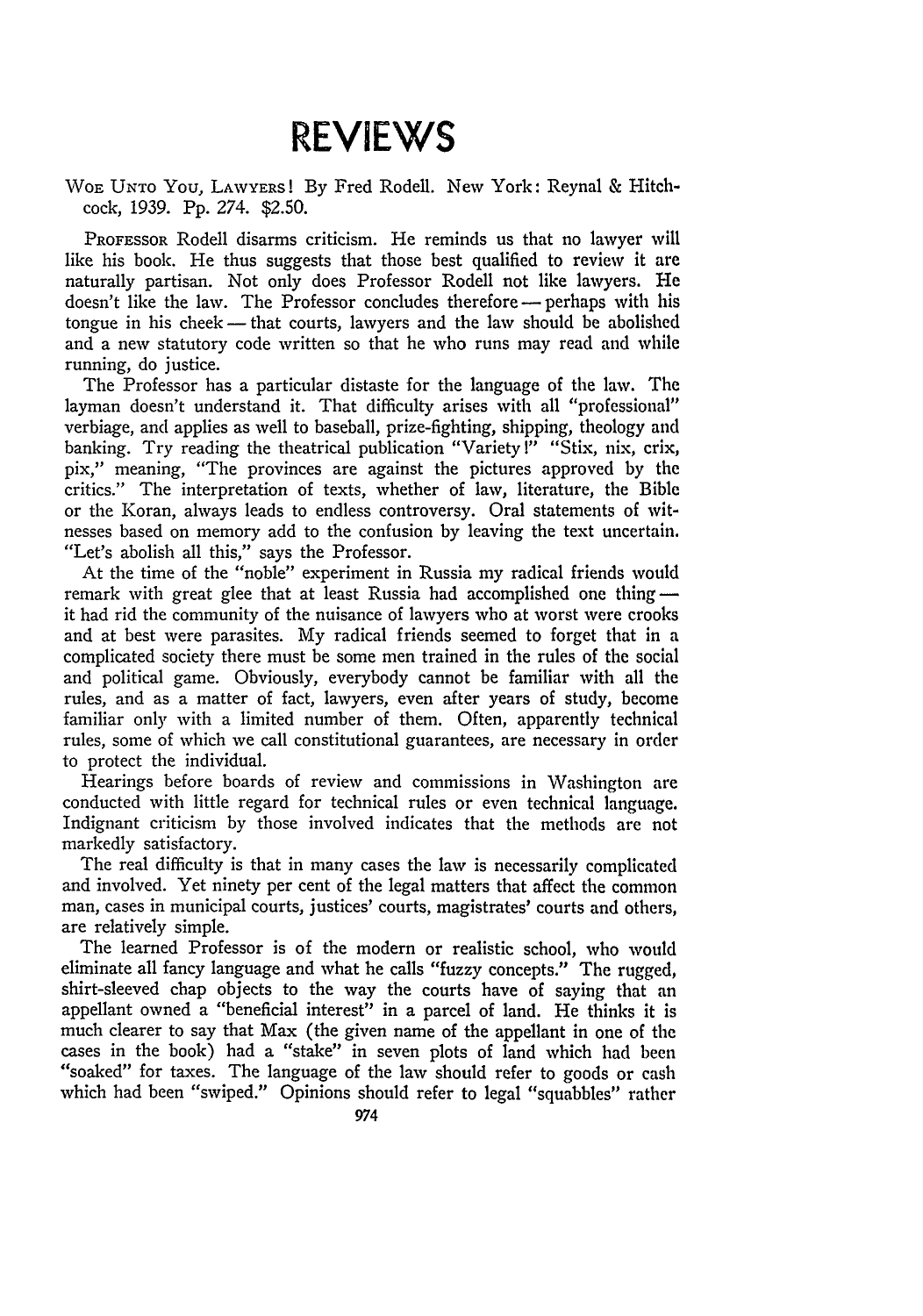than to law suits, and judges should describe a reversal by saying that one of the contestants had been "licked." It is all so simple. When one asks, "How does the law, then, ever get brought down to earthly affairs?" The reply is, "that the last bunch of judges which gets a shot at the solution of any specific problem has the decisive word on the law as it affects that problem."

It may be unfair to object to the author's preference for words which he understands and which from within the cloistered halls of a university he may believe is the only language which is understood **by** the "man in the street." There is no reason to doubt his sincerity, since the book shows a willingness to make constructive suggestions about **how** controversies should be decided and how statutes should be worded so that the present inadequacies and uncertainties of The Law **may** be eliminated.

As an illustration, Professor Rodell objects to statutes which provide that "first degree murder is punishable **by** death." He says that such statutes make no real sense because, "first degree murder" makes no sense except in relation to the abstract principles which are said to define it. He would prefer fo word the statute as follows:

"When a Court (whether judge, or jury, or both, or some other kind of a deciding body), finds that one person has killed another person and believes that the killer deserves to be electrocuted, the court may order that he be electrocuted."

"Such a statute," says Professor Rodell, **"is** precise and intelligent."

I do not think that Professor Rodell goes quite far enough. The term "court" seems to me to be a legal concept. It presupposes that a body has been constituted in some sort of fashion under some law and that it has a certain status. The same is true of the term "judge" or "jury" or "deciding body." It would be more realistic and precise to substitute the term "person."

Another objectionable term is the word "finds." **A** finding is certainly a legal concept. It clearly does not mean the necessity of a physical search for something that is lost. Then, we have the term "killed" and "killer." Is a public executioner a killer? I suppose he is. Is a soldier a killer? I suppose **he** is. Is a doctor who puts a patient out of pain a killer? I suppose he is. Is a man who shoots another in defense of his life a killer? I suppose he is. There are so many concepts involved in the words **"killed"** and "killer" that it might be well to eliminate these terms.

Then we have the term "deserves to be electrocuted." Surely, there are a number of concepts inherent in the word "deserves." To a person opposed to capital punishment, the public executioner deserves to be killed. To a pacifist, a soldier deserves to be killed. To a criminal, a householder who defends his property may deserve to be killed. I therefore suggest that we eliminate a term which involves so many concepts.

We then have a very simple statute which reads:

**"A** person **who** believes that another person should be electrocuted may order that he be electrocuted."

That leaves a simple precise statute. There is nothing confusing; there is no room for argument or discussion. Russia and Germany have liquidated "fuzzy concepts,"— together with most decent human values.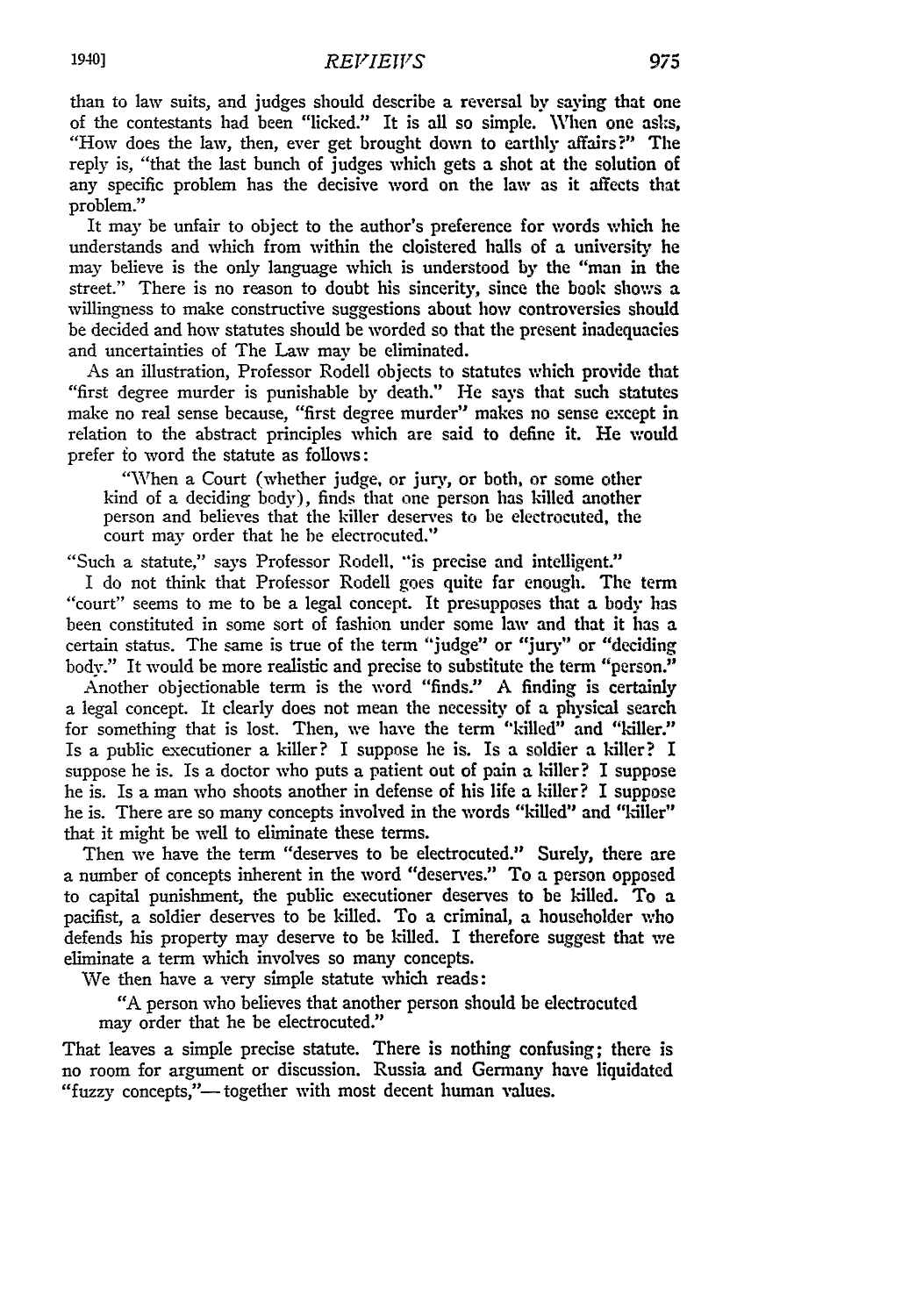No one can object to Professor Rodell's pungent criticism of indefinite laws, of the confused thought and lack of clear expression in many legal opinions. The endeavor for concise statutes, however, sometimes leads to complication instead of simplification. The difficulty the Professor might find with a system of society based on his proposals, is that while the statutes may need no construction, the system itself may need a great deal of reconstruction.

Having written this, I ponder. I know Fred Rodell. He is a great kidder. I wonder if he is taking us for a ride? I trust my language is not too legalistic, but I have been trained as a lawyer.

ARTHUR GARFIELD HAYSt

New York City.

A SELECTION OF CASES AND MATERIALS ON THE LAW OF CONTRACTS. By George Knowles Gardner. Cambridge: Harvard University Press; 1939. Pp. xii, 1276.

PROFESSOR Gardner has produced a comprehensive and well-selected group of cases arranged in a pattern which is novel and, to say the least, baffling. The cases, numbering some 480, furnish the materials for a course on contracts covering not only the doctrines conventionally included in first-year courses, but also many related doctrines which the older casebooks generally ignored. Thus, the parol evidence rule (pp. 191-211), the interpretation of agreements, both integrated (pp. 211-235) and in the formative stages (pp. 251-347), mistake (pp. 371-389) and the correction of integrations (pp. 395-407) are represented fairly adequately. The remedies for breach of contract, including specific performance, damages and restitution, are well explored (pp. 408-795), with the major emphasis on damages. On the more conventional topics of contracts casebooks, nearly all the "old reliable" cases are included. The editor has skillfully cut the cases, condensing the less important passages of the opinion and pruning the long lists of citations which the student will never read, even if the judge did. The teacher who wishes to experiment with his own selection and arrangement of the subject matter can scarcely find a better collection of cases in a single volume.

Teaching the course with Professor Gardner's arrangement of the cases is another matter. His analysis of the course in his table of contents covers three and a half pages, and is divided into parts, chapters, sections and sub-sections. Although its terminology is for the most part familiar, its underlying theory is difficult to grasp and its teachability is not apparent.

It is a familiar cliche of casebook reviews that the reviewer cannot tell how the casebook will work out in the classroom without having taught the course with it. Yet it is ordinarily a reviewer's job to prophecy at his peril the outcome of such an experiment without having made it. Let us then examine Professor Gardner's analysis and arrangement under three aspects: the sig-

tMember of New York Bar.

976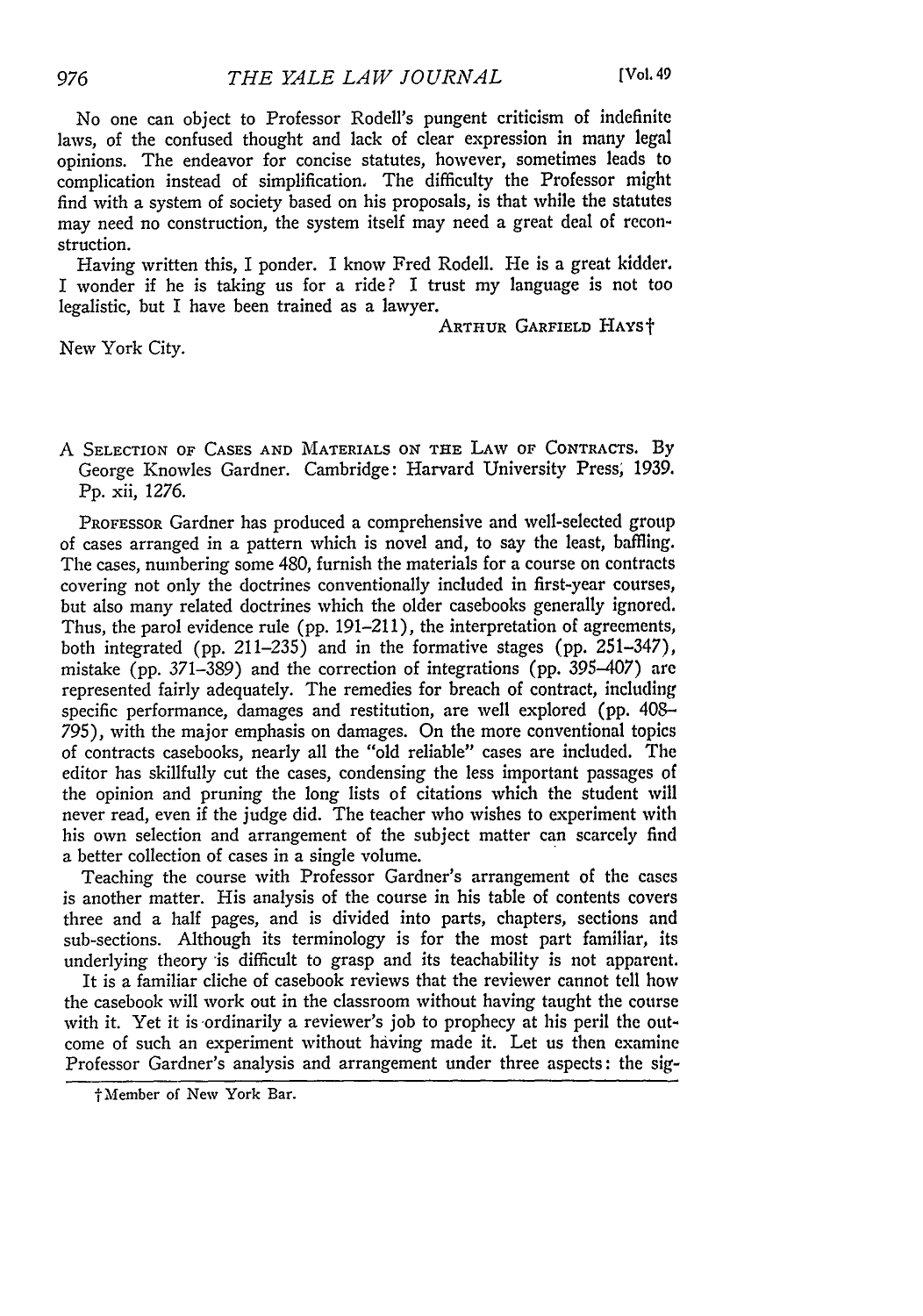nificance of his subdivision for the law of contracts; the application of his analysis as shown by his allocations of cases; and the pedagogical merits of the arrangement.

To determine the significance of his detailed divisions and subdivisions, I turned to the comprehensive and provocative article which he wrote in 1932.1 In it he set forth twelve principles which he deemed to be implicit in the Anglo-American law of contract, and which, unless I mistake his meaning, ought to be followed.2 That these principles embrace all the answers to the ethical or axiological problems of the law of contracts seems doubtful, but it cannot be discussed here. Professor Gardner, in the manner of symbolic logic, has carefully defined his terms and has thus compressed so much into his principles that they resemble the theorems of Euclid's geometry or Spinoza's ethics more than they do, for instance, the relatively narrower or looser generalizations of the *Restatement* of *Contracts*. The first chapter of his casebook explores the origin and historical development, in Anglo-American law, of his first three principles, which state three theories **of** the reasons for attaching legal duty to promises: the tort principle (promissory estoppel), the bargain principle and the specialty principle. So far, so good. Promissory estoppel cases appear in this chapter under the heading, "Consideration Arising After Promise." This heading flatly contradicts the heading under which promissory estoppel is dealt with in the *Restatcmcnt of* Contracts, "Informal Contracts without Assent or Consideration."<sup>3</sup> It is only by turning to Professor Gardner's article, which is nowhere cited in the casebook, that one learns that he uses the term "consideration" in a looser sense as including "all acts or omissions on the part of anyone other than the promissor which, taken in connection with the promise, may be thought to afford a reason for granting a legal remedy upon its breach."4 There is historical support for this loose meaning, yet it seems likely to mislead the student who reads standard texts on contracts. Moreover, it seems that the editor's meaning of "consideration," as defined in the article, does not fit some of the headings of his casebook, as in the section heading, "When the Promissor Rejects the Agreed Consideration in Whole or in Part" (pp. 640–694). The terminology of contract law is sufficiently Babelish without introducing further confusion of tongues in a first-year course.

Again, if it is correct to assume that the headings on remedies for breach of contract (pp. 408-794) correspond to some of the principles laid down in the law review article, it would have been well for the editor to explain that in the article he gives six different meanings to the word "breach,"<sup>5</sup> of which five are unconventional, though one and possibly two of the five can be recognized as "anticipatory breach." Another heading which is likely to confuse those who are not so fortunate as to be initiated into Professor Gardner's terminology is "Limitations Imposed on the Choice of Remedies

- 4. Gardner, *supra* note 1, at 9.
- 5. Gardner, *supra* note 1, at 12-14.

**<sup>1.</sup>** Gardner, *An Inquiry into the Principles of the Law of Contracts* (1932) 46 HARV. L. REV. 1.

*<sup>2.</sup> Id.* at 22-39.

<sup>3.</sup> RESTATEMENT, CONTRACTS (1932) c. 3, Topic 4.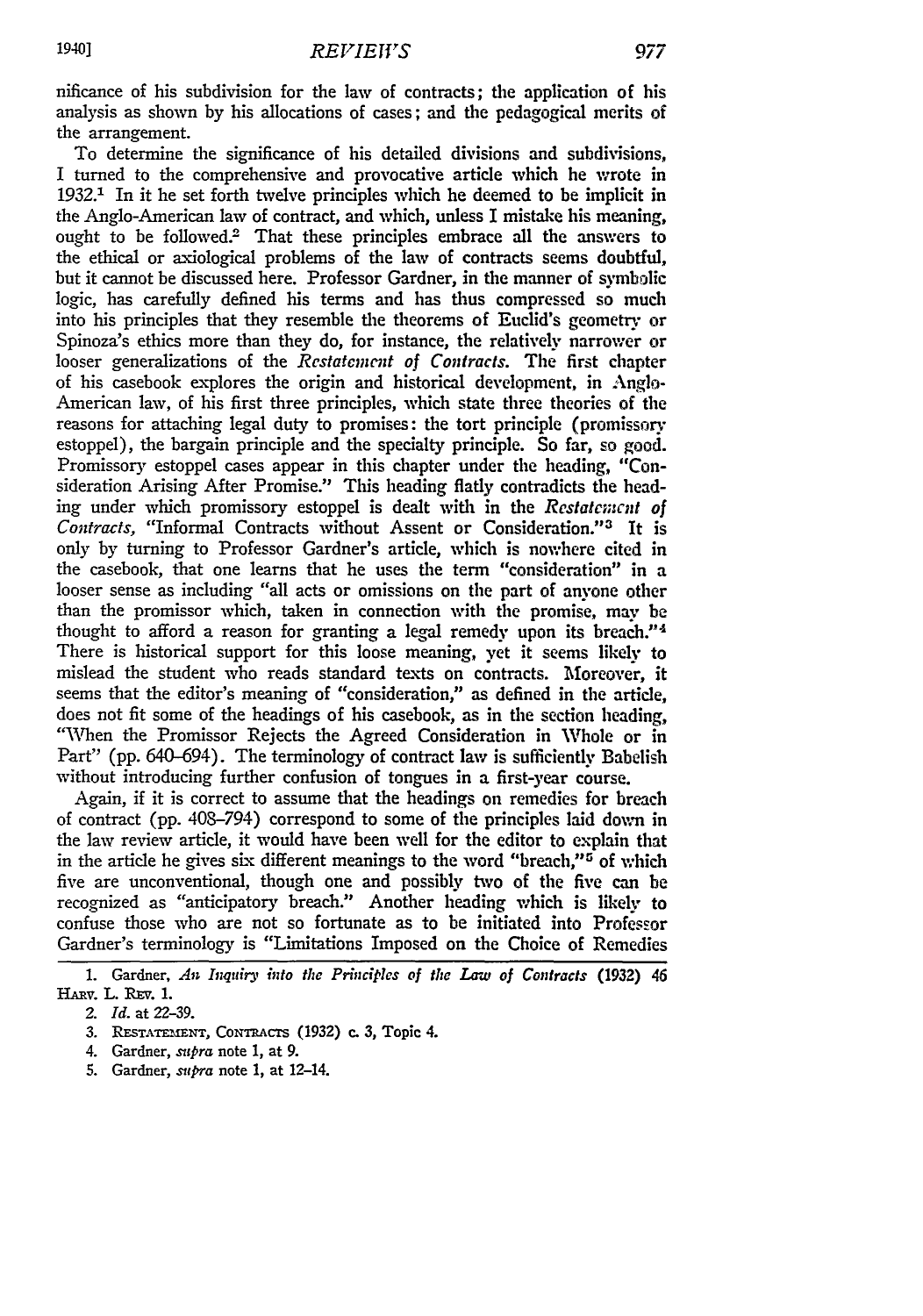by the Stage of Performance at Which the Breach Intervenes" under which he groups four types of situations (pp. 581-764). The amount recoverable obviously varies with the stage of performance, but unless "limitations" and "remedies" are to be given some occult meanings, the choice of remedies is not dependent, in any necessary and regular way, upon the stage of performance. A third example of the difficulty of understanding the editor's analysis is found in the analysis of conditions in contracts. Professor Gardner's sound insight into underlying policies is shown by his main heading of Chapter Iv, which indicates that the courts are guided, in interpreting and giving effect to conditions, by the policy against unjust forfeitures. Yet in subdividing the cases on conditions into, "A. Where the Plaintiff Relies on the Fulfillment of the Condition for his Cause of Action," and "B. Where the Defendant Relies on the Failure of the Condition for his Defense," he has made a distinction which, as far as I can see, after reading the cases, has neither substantive nor procedural significance. If he means to suggest the distinction between "essential" and "unessential" conditions, a more significant set of headings could have been devised.

When one examines the allocations of cases under the various headings of the casebook, one becomes even more confused as to the editor's plan of arrangement. No doubt a casebook maker must be permitted to do a little smuggling here and there, to squeeze in cases which he is loath to omit under headings which do not precisely fit. Judicial precedents have many kinds of significance, each relevant in its own framework of analysis. In the Paradise for law teachers each will have time and energy-his own and his students' - to re-examine each case in each of its different frameworks. In the present mundane sphere, however, the law teacher has to choose one main analysis, and smuggle in such others as he can without producing undue diffusion and confusion of thought. Professor Gardner seems to have done a great deal more smuggling than is conventional in the trade, and the result is confusion. Thus, under the heading of "Damages," along with *Hadley v. Baxendale* and other cases on consequential damages, he includes cases in which the principal question discussed is not the measure of recovery but the availability of the defense of "impossibility." Such old friends as *Taylor v. Caldwell* (p. 443), look strangely out of place. Again, under the general heading, "Rescission and Restitution," the editor groups the cases dealing with constructive conditions *Pordage v. Cole,* (p. 503) and frustration *Krell v. Henry, (p.* 547), though neither rescission nor restitution is necessarily related to this group of cases. To give one more instance, two cases on duress, *Evans v. Hucy and Franklin* (p. 116) and *Riney v. Doll* (p. 117) are brought in under the heading, "Unilateral Contracts- the Concept of Executed Consideration," and the sub-heading, "Consideration Arising After Promise." In each of these cases a promissory note was given in satisfaction of a claim for tort previously committed by the promisor against the promisee, and in each the court apparently assumed that the note was enforceable unless the promisee obtained it by duress, which was the only point discussed in the opinion. It is possible to ignore the opinions and discuss the decisions as responses which the judges were conditioned to give to the facts indicated by the headings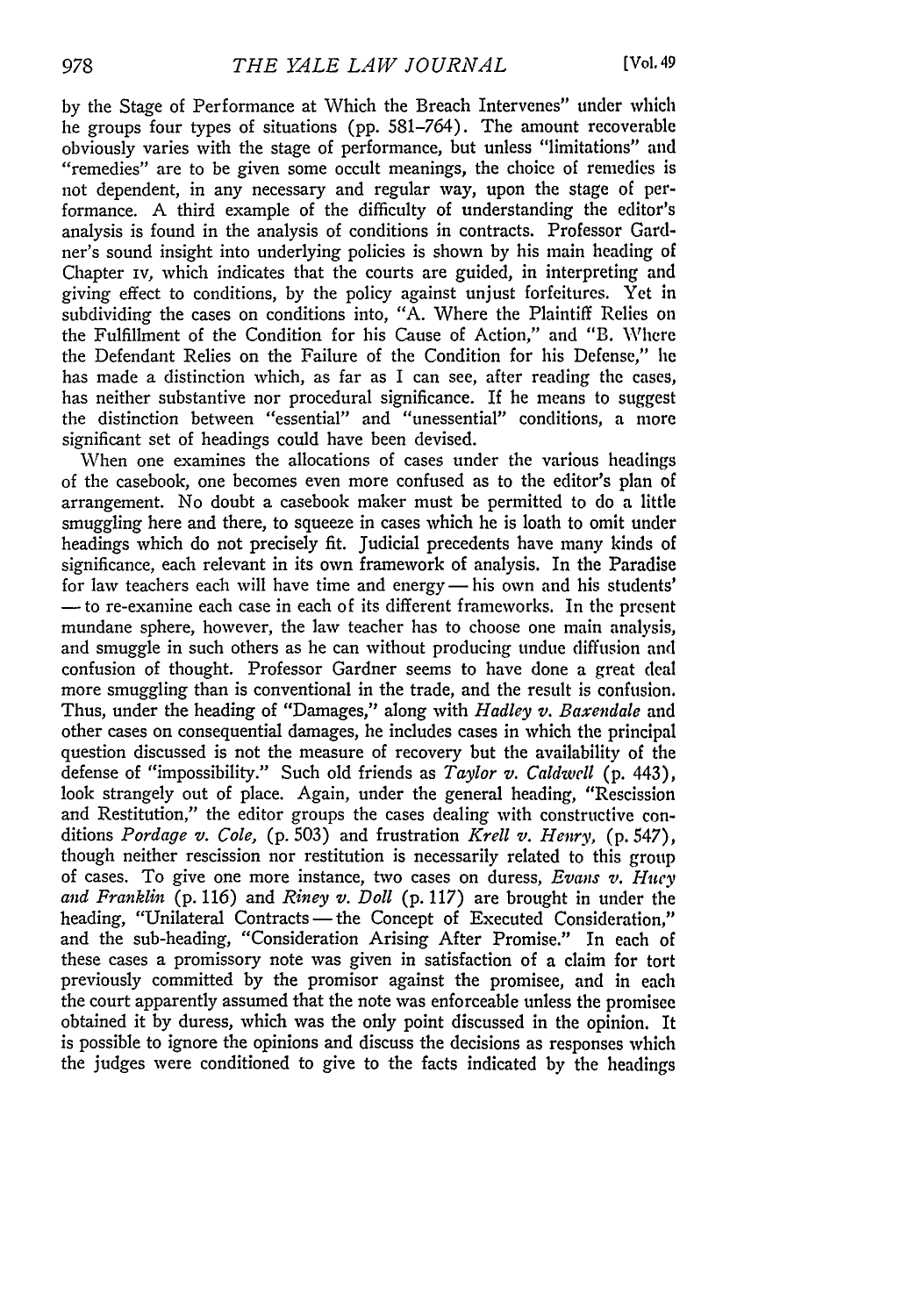above quoted. But this method of dealing with precedents raises larger issues $<sup>0</sup>$ </sup> than can be conveniently treated in a first year class in contracts. It seems more likely that Professor Gardner inserted three duress cases (pp. 116-127) in order to discuss the topic of duress, which did not fit conveniently into his outline. The book has a good many such detours which are not marked on the road map.

This casebook has pedagogical difficulties other than those above indicated. To begin the subject with excerpts from Fitzherbert and the Year Bools (especially for a class with no training in legal history) is to present a forbidding entrance to a fascinating subject. Again, the introduction of the parol evidence rule (pp. 191-211) and reformation for mistake (pp. 395- 407) at a time when the student has not grasped the distinction between law and equity, will be pedagogically awkward. It may be that this subject matter is properly timed in the revised Harvard curriculum. A more serious defect is the absence of editorial annotations throughout the book. Except for a few editorial notes explaining the omission of additional material (pp. 669, *795,* 1193), I find no notes or citations, no references to law reviews and no references to treatises other than Fitzherbert and Glanville. The need for such explanatory aids is increased by the editor's unconventional analysis and terminology.

The length of this review is justified, if at all, by the fact that the editor has undertaken an original and basic re-orientation of the entire field of contract law. With his two main theses, as I understand them, I am thoroughly in accord. One is that the rules of contract law should be examined and tested by reference to underlying policies. The other is that, in view of the crowding in the law school curriculum, the course in contracts must undertake the burden of introducing the student to some of the specialized commercial law courses which he may not be able to fit into his program.<sup>7</sup> Professor Gardner has made a start by including a section on negotiable promises (pp. 1116-1137) and by his ranging choice of case material. In its present state, however, the work is a collection of precedents and statutes for intellectual experimentation or improvisation. Professor Gardner has not published the cadenza for his concerto.

**EDWIN W. PATTERSONT** 

New York City.

CIvIL SERVICE LAW. By Oliver P. Field. Minneapolis: University of Minnesota Press, 1939. Pp. ix, 286. \$5.00.

**THE** Merit System is today an undernourished foundling in the legal literature despite the respectful maturity attained by the principle in the realm of public administration. The last half century has witnessed the widespread enactment of civil service statutes, with the concomitant proliferation of cases

<sup>6.</sup> See Goodhart, *Determining the Ratio Decidendi of a Case* (1930) 40 **YA.n** L J. 161, **168-169.**

<sup>7.</sup> Gardner, *supra* note 1, at 43.

*j* Professor of Law, Columbia Law School.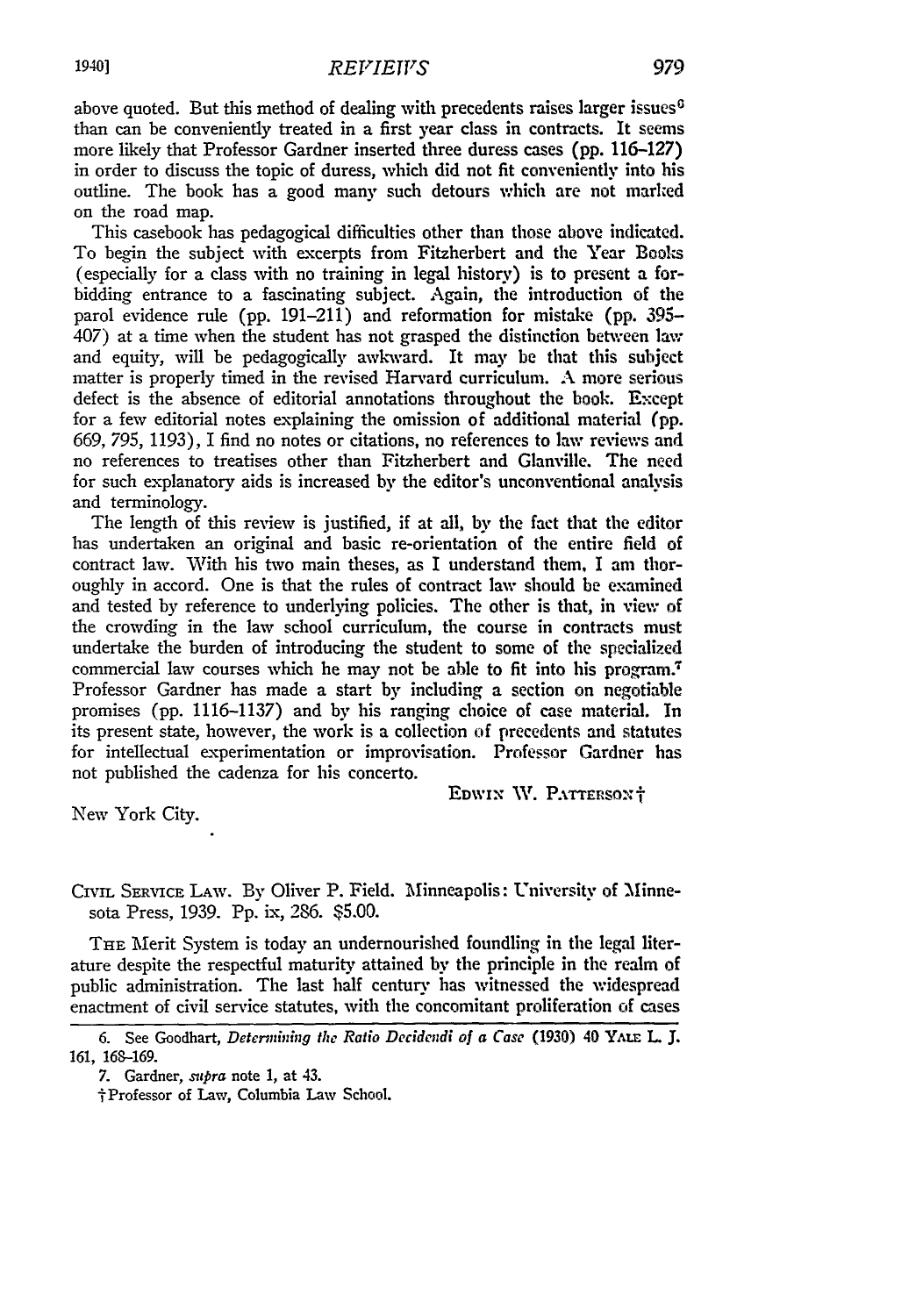construing those statutes: the one time theory has become an inescapable fact. Yet the literature of the law is exceedingly reluctant to accept and make room for it. Part of this growing case law has been assimilated under the traditional heading of Public Officers, part under that of Municipal Corporations, part under Remedies, etc. Both the student of civil service reform and the searcher after the pertinent legal principles have thus been confronted **by** unnecessary obstacles arising from the failure of the various texts, digests and encyclopediae to supply a new category for this substantial and ever-growing department in the corpus of the law. It is in the light of this background that Professor Field's little volume must be appraised.

The author's avowed purpose of writing primarily for personnel officers is reflected in the structure and content of his work. After a preliminary consideration of the constitutional and other basic aspects of civil service reform, he proceeds to an analysis of the major problems encountered in the administration of any civil service statute: classification; examination and certification; appointment; veteran's preference; promotion; demotion and abolition of position; suspension and removal, and judicial review of these changes in status.

Comprehensive as is its coverage, the text, principally because of its brevity, omits entirely or treats sketchily much that is significant. Professor Field finds no opportunity to discuss such provoking problems as the breadth of the administering commission's rule making power; the impact of adoption of a civil service statute upon the status of employees not holding full time permanent positions- a matter often left **by** the draftsmen of such statutes to the courts; or the extent of publicity which must be given to the conimission's "public records." Also untouched is the extensive field of judicial remedies for commission rulings on matters unrelated to suspension or removal of employees. And so important an issue as the finality of commission action on appeals is summarily dismissed in a single inadequate page. Unfortunately, too, the analysis is sometimes blurred and indefinite; logical presentation is inclined to yield to unsynthesized summary of the cases.

Despite its shortcomings the contribution of the volume is a positive one. It represents the first significant stride in forty years to accord the law of civil service the type of analysis it demands. **A** personnel officer or legal department of a governmental subdivision in which the Merit System has been adopted cannot afford to be without a copy of it. But'this volume should be considered only a beginning **:** there is still ample room for more comprehensive and incisive studies of the wealth of material provided **by** the case law of civil service.

WALTER WERNERT

Bridgeport, Connecticut.

 $\dagger$ Member of Connecticut Bar.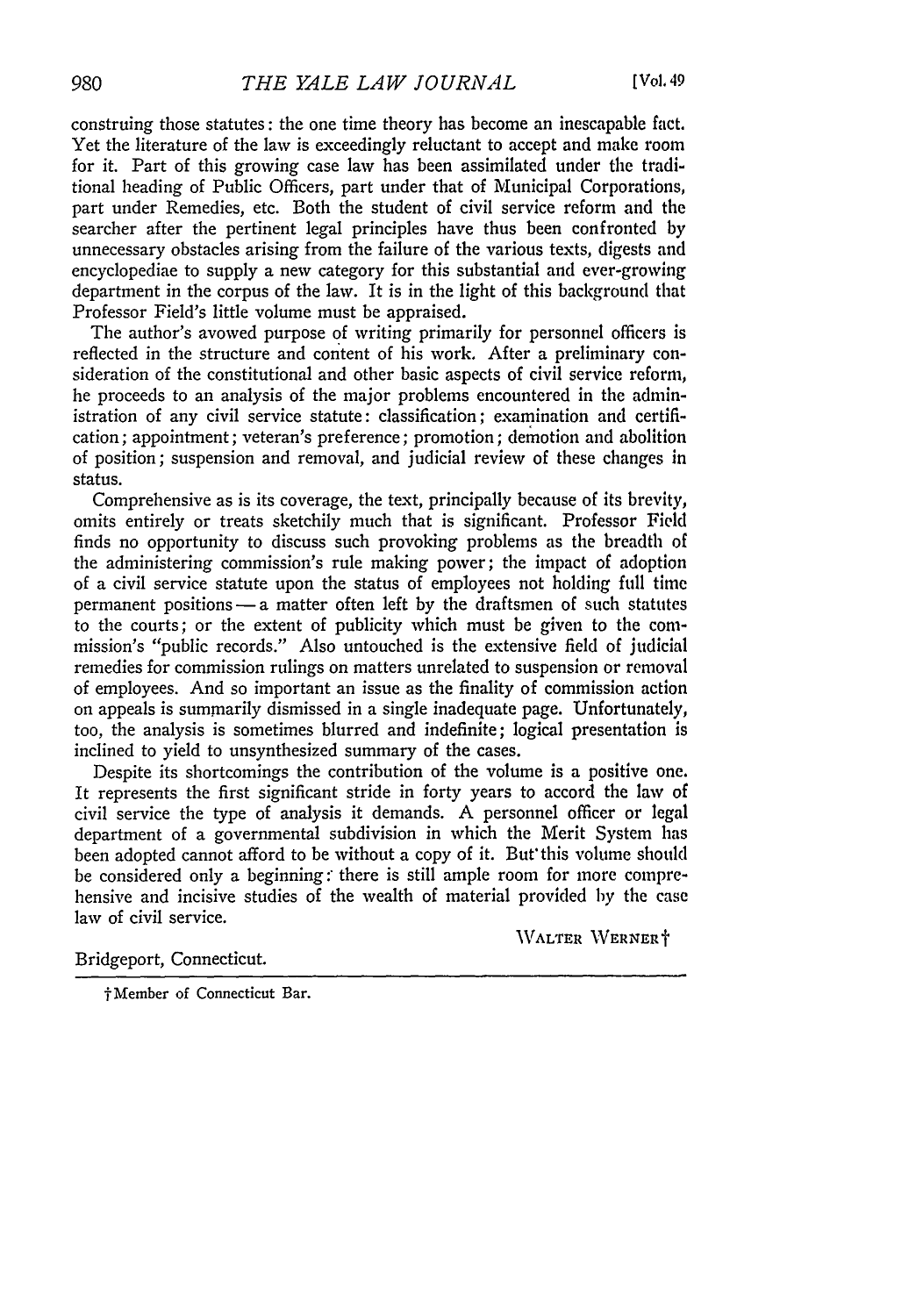HANDBOOK ON ADMIRALTY LAW IN THE UNITED STATES. By Gustavus H. Robinson. St. Paul: West Publishing Company, 1939. **Pp.** xiii, 1025.

THE publication of a treatise on Admiralty Law is a rather common event in the maritime countries of Continental Europe. Many great works on the subject have appeared from time to time either in the form of extensive treatises or commentaries or shorter text books for students.' In England, on the contrary, few general treatises on Admiralty have been published. In the preface to the first edition of his treatise on the law relative to *Merchant Ships and* Seamen, Abbott wrote, in 1802: "Considering the great importance of every branch of law relating to maritime commerce, it is a matter of surprise that no treatise on the subjects discussed in the following sheets should have been written by any member of the profession of the law for a very long period of years. It is now more than a century since the first publication of the work of Molloy, the only English lawyer, who has written on this matter." During the entire course of the nineteenth century, Abbott's great work, of which there have been many editions, dominated the field and no other important general treatise was published. Outstanding works appeared, however, on special topics of Admiralty, such as *Marine Insurance*, by Arnould; *Carriage by Sea,* by Carver; *Charter Parties,* by Scrutton; and *Collisions, by* Marsden.

In the United States, a goodly number of works have been written on Admiralty Practice, but there has been a notable lack of general treatises on Admiralty. In fact, Parsons' treatise on the law of *Shipping and Admiralty,* which appeared in 1869, is to this date the only larger American treatise on the subject. **A** shorter treatise on Admiralty Law appeared in 1901 in the Hombook Series of the West Publishing Company, written by a prominent Admiralty lawyer, Robert M. Hughes, who brought out a second edition in January, 1920. But in view of the many statutory modifications of the law in 1920 and since that time, *Hughes on Admiralty* has become completely out of date. Consequently the West Publishing Company decided to entrust Professor Robinson, of Cornell Universitv, with the task of writing a new handbook.

As Admiralty Law touches International Law in various respects, and the Conflict of Laws throughout, Professor Robinson's background in these two fields made him an ideal person to undertake the difficult task of writing a modem treatise on the subject.

In order to bring the work within the limits set by the publishers, the author chose to omit the subjects of Maritime Insurance and the Practice of Admiralty. But even with these omissions, the subject presented so many

<sup>1.</sup> In addition to the classic treatise by PARDESSUS, COURS DE DROIT COMMERCIAL (6th ed. 1857), the following of the larger more recent French works on maritime law may be mentioned: BÉDARRIDE, DU COMMERCE MARITIME (2d ed. 1894); DESJARDINS, TRAITÉ DE DROIT COMMERCIAL MARITIME (1878-1890); GUIRIN, PRÉCIS DE LEGISLATION **MARITIME (1927); DANJON, TRAITÉ DE DROIT MARITIME (2d ed. 1926-1930); VALCOSET.** DROIT MARITIME (1883-1886); LYON-CAEN AND RENAULT. TRAITÉ DE DROIT COMMERCIAL (5th ed. 1921-1932); **RIPERT,** Drorr **MARITIME** *(3d* ed. 1929-1930).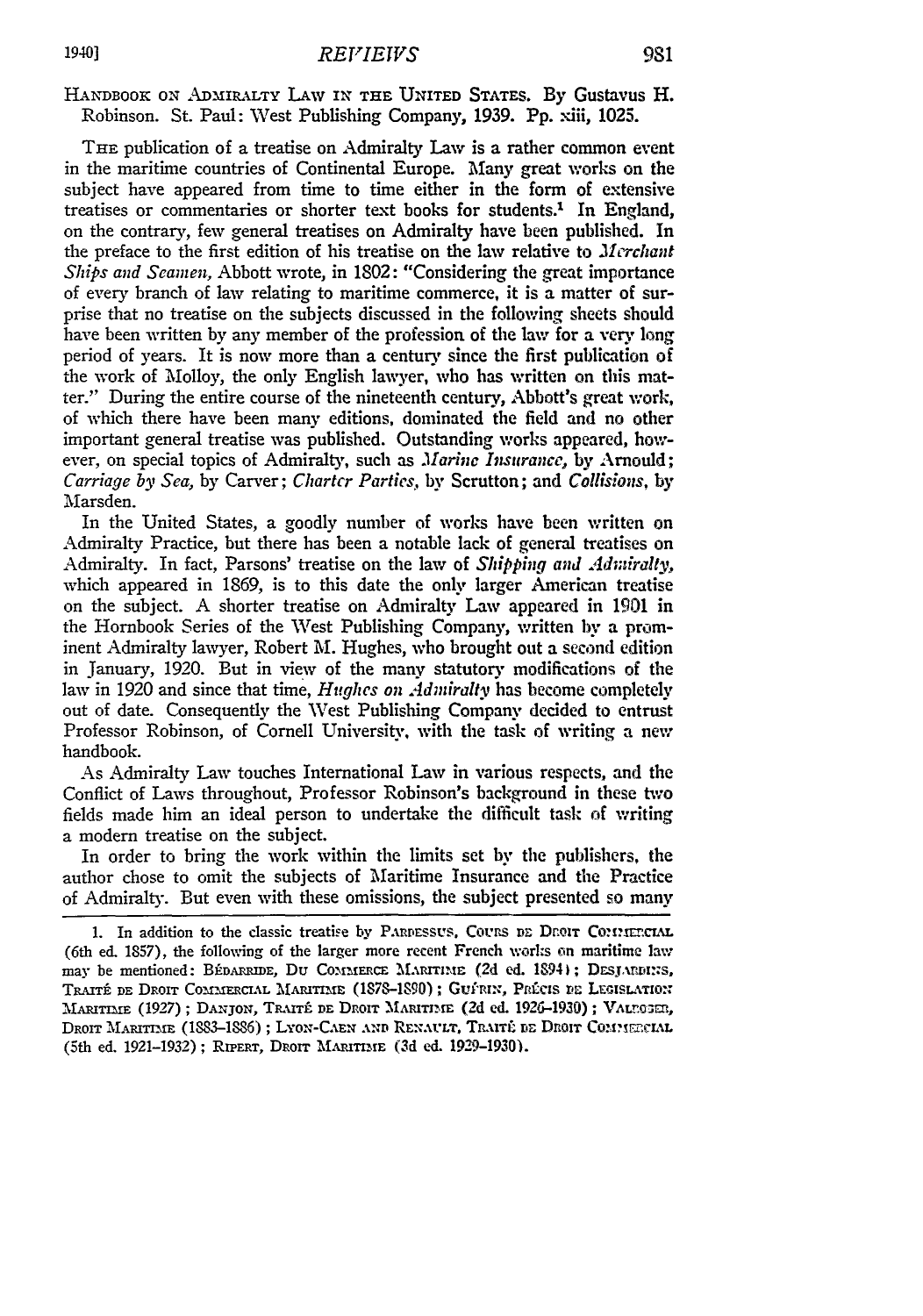phases that it was extremely difficult to compress the material within the compass of a single volume. The author was confronted with the vast subject of Carriage by Sea, including Charter Parties; with the subjects of Towage, Pilotage, Salvage, General Average, Collisions and Limitation of Liability; with the subjects of Maritime Liens; with the law governing Seamen and Maritime Workers, including Workmen's Compensation and Wrongful Death; with the law governing Aboard Ships at Sea and in Harbor, Sovereign Immunity and the Jurisdiction of admiralty courts with respect to torts, contracts, and quasi-contracts, including special remedies.

In the United States, maritime law is further complicated by constitutional questions, as well as by the co-existence of federal and state tribunals, both of which may have jurisdiction in a particular situation. As no complete maritime code exists in the United States, state laws may still govern particular subjects of the maritime law in both federal and state courts. Thus additional problems are presented. Again, the many federal statutes which have been enacted since 1920, regulating portions of the maritime law, have added immensely to the material to be covered by a modern treatise on Admiralty. In addition, there is the interesting story of the development of maritime law since the laws of Oleron, of Wisbuy, of the Hanse towns, and the Ordinance of Marine of Louis XIV, of 1681, together with the history of admiralty during our colonial period and the transfer of admiralty jurisdiction to the Federal Government.

In the light of what has been said, it is apparent that a textbook of one thousand pages could not deal with all of the topics mentioned in a comprehensive manner. Therefore, the author decided to emphasize the most recent aspects of the subject and to touch only lightly upon the historical developments. Lack of space, no doubt, accounts also for the comparatively few references to the law of England and still fewer to the law of other countries, notwithstanding the fact that a comparison of our law with that of other countries would have been both interesting and helpful. So far as admiralty comes into contact with International Law or the Conflict of Laws, the problems presented have been given careful consideration. This is true also of all constitutional questions.

A critical examination of the different chapters of the work under consideration cannot be undertaken here and only a few general observations can be indulged. Throughout the work one is impressed by the author's aim to give a vivid account of the present state of the law of admiralty. Its roots far back in history, international in its origin and outlook, the subject of Admiralty is full of human interest. Thus, stress is laid by the author upon the questions arising out of the highly organized conditions of capital and labor, under which the maritime industry operates today. Under the heading of "Seamen," he deals not only with the seamen's rights in the case of injury or sickness to maintenance and cure, or to an indemnity, but also with the subject of labor disputes in admiralty. A discussion of the latest attempt on the part of Congress to legislate with reference to seamen's strikes, by setting up the Maritime Labor Board in 1938, is also included.

Extensive reference is made by the author to the decisions of the courts, citing some three thousand cases, a large number of which are discussed or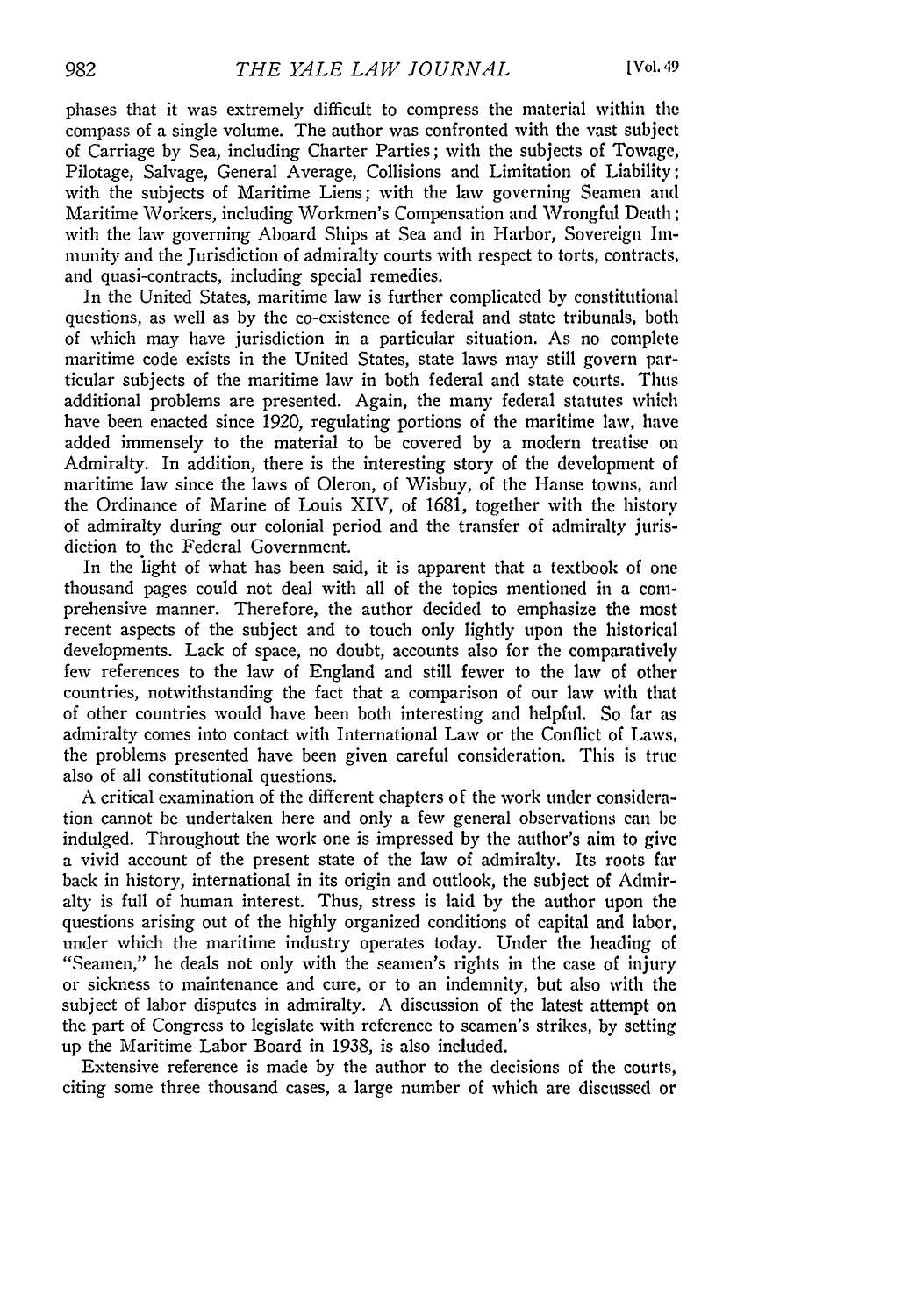stated in the text or in the footnotes. The statutory modifications of the general maritime law are likewise indicated, without setting forth the statutes in detail. Note is taken also of all the law journal articles dealing with particular questions.

Within the limits of a Hornbook, Robinson has produced an extremely interesting and helpful handbook on the subject of Admiralty. Both practitioner and student owe a deep debt of gratitude to Professor Robinson for having undertaken such a gigantic task and brought it to such a happy conclusion. One cannot help but wish that the author may have the opportunity to write a more comprehensive treatise on this fascinating subject, which will do justice, not only to the present, practical requirements, but also to its historical background and comparative aspects, so that we may possess a work on Admiralty which sets forth the American maritime law in its proper perspective with reference to the general law of the sea, both past and present.

New Haven, Connecticut.

ERNEST G. LORENZEN<sup>+</sup>

CASES **ON THE** LAW **OF** TRUSTS. By George Gleason Bogert. Chicago: The Foundation Press, 1939. Pp. xlvii, 879.

THE book begins with a too brief introductory chapter on the history of trusts consisting of a paragraph of citations to text and periodical material and the text of pertinent portions of the Statute of Uses. Absent is the usual section distinguishing trusts from all other more or less related legal concepts and institutions. In the preface, however, the editor provides references by means of which those so inclined may provide themselves with distinction cases. The editor's arrangement for bringing out the distinction as incidental matter is commended as preferable.

The book is divided into three major sections on (1) the creation of trusts, (2) the administration of trusts and (3) remedies available for their enforcement. Within these three sections there is a slight departure from orthodox arrangement in that all forms of resulting trusts are not considered as a unit. Nor are constructive trusts so treated. Purchase money resulting trusts are treated with express trusts, and other forms of resulting trusts are treated as parts of the problems giving rise to them. Constructive trusts are treated in two sections under the general head of creation of trusts, one section under administration problems, and in three sections under remedies, as well as in scattered cases elsewhere. In the preface the editor gives references to enable those who prefer to do so to gather all this material into units of their own choosing.

The editor has included in an appendix parts of the English Trustee Act of 1925, five uniform acts bearing on trusts, Regulation F. of the Board

*t* Professor of Law, Yale Law School.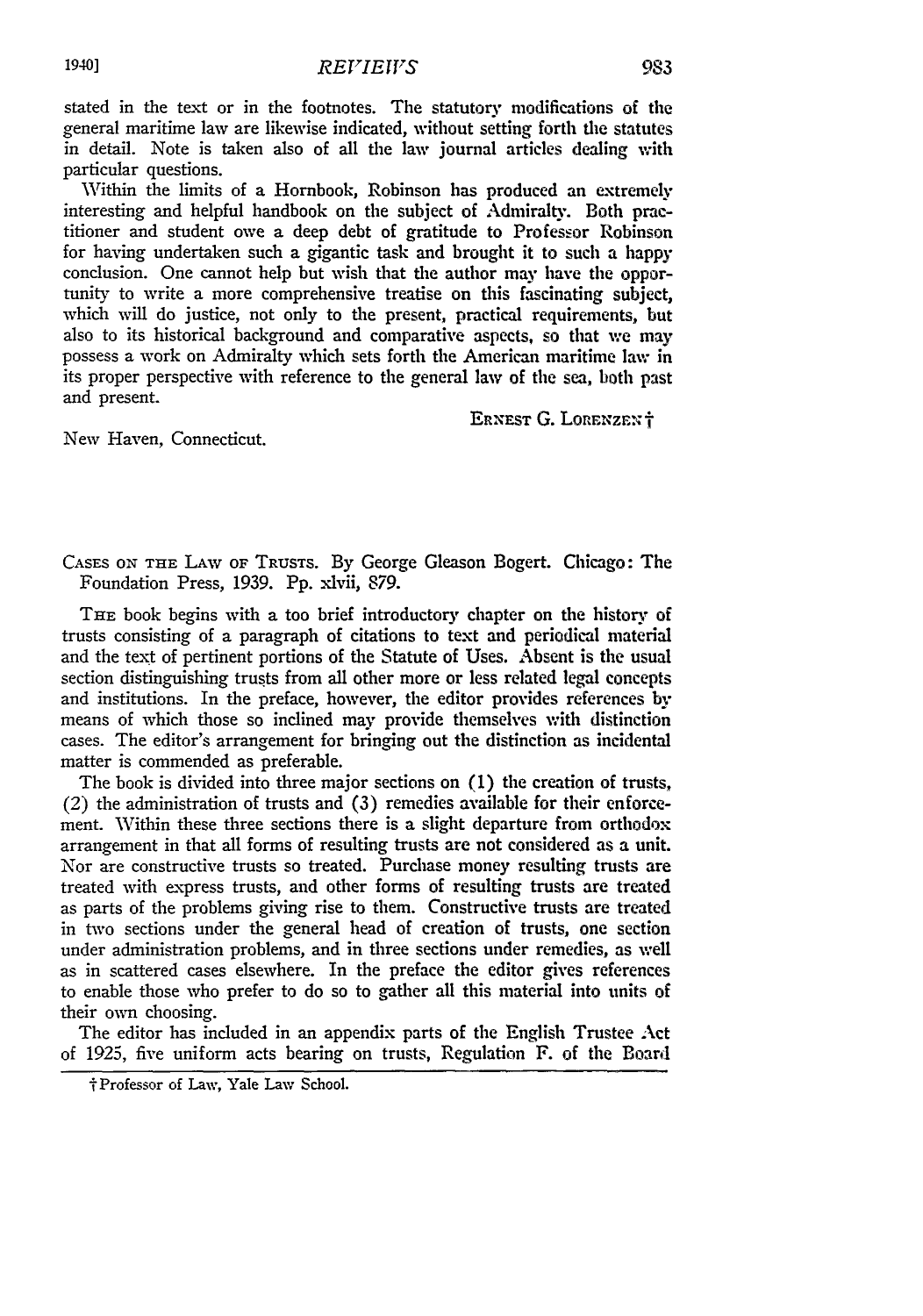of Governors of the Federal Reserve System, pertinent federal statutes, and some forms. This is all good material. Its inclusion for convenient reference is obviously desirable.

The cases selected are on the whole excellent, and mostly recent. Old English cases have been reduced, perhaps below a desirable minimum. The Atlantic Reporter group of states contributes rather heavily, but this seems of minor importance since the cases selected are good. While the book is not arranged from a functional-approach aspect, by means of references given in the preface it can easily be adapted to that end. Certainly the cases provide abundant illustrations of the variety of modern desires and ends that may be attained by means of the trust device. Other commendable features of the book are a complete table of cases including cases cited in footnotes, many good footnotes, and an index far above the average.

In fact the book is commendable in all respects but two. One, the rather scant historical treatment of the subject. The second, more serious if valid, concerns the editing of cases. In a number of cases the editor has substituted his own concise, objective statement of facts for that of the court. Unfortunately for the salty case the court decided, the book offers a goblet of clear distilled water. One must go to the report for the facts as the court saw them and then take time in the classroom to reorient the student. In other cases the facts appear as an ultimate conclusion of fact, the probative facts on which it is founded not appearing. In still others one aspect only of a case is stated. Certainly in some of these cases, taking part of the case out of its context in a larger problem will make it necessary for the instructor to fill in background from the reports. If that is necessary, no time is saved by the editing and more than time is lost. Because of the editing, the student may become bewildered by a phantasmagoria of factual situations if progress through the book is at a normal pace. The validity of such a criticism, however, must be proved in classroom use. It is 'a serious defect, yet the more exasperating because of the book's general excellence in other respects. If, happily, this criticism proves ill founded, then the book must be pronounced an excellent piece of work.

EDWARD S. BADE

Minneapolis, Minnesota.

READINGS **ON PERSONAL** PROPERTY. Compiled and Edited by William T. Fryer. Third Edition. St. Paul: West Publishing Co., 1938. Pp. xxxii, 1184. \$5.00.

THiESE *Readings* are apparently intended for student use as a supplement to the casebook. Except for a letter to the Editor of the Washington Evening Star, a page and a half of text from *Jones on Liens,* seventeen pages of Forms, eighteen pages of the tentative draft of the *Restatement of Security, and*

**<sup>1</sup>** Assistant Professor of Law, University of Minnesota.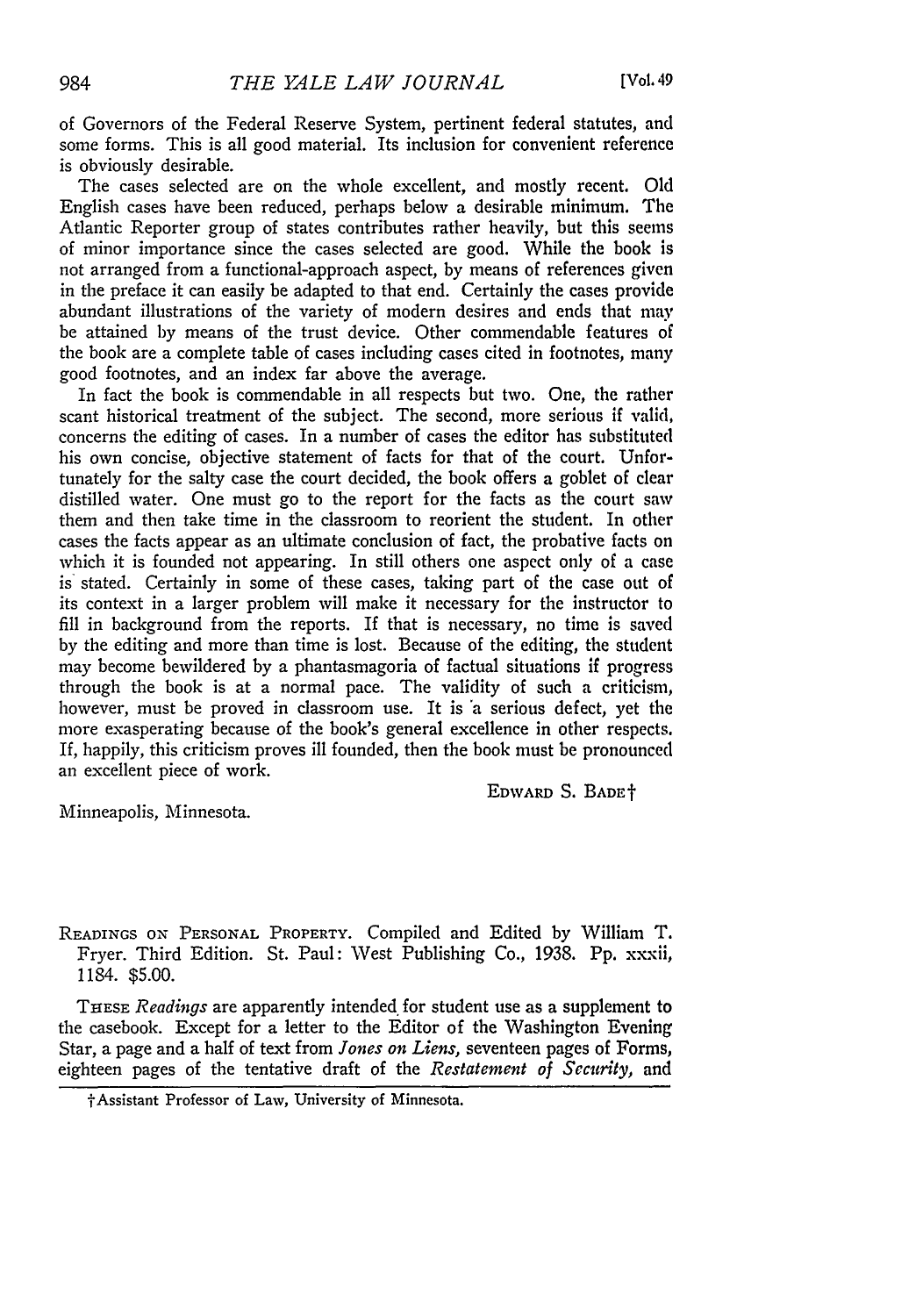thirteen short cases, they are made up exclusively of law review material either in the form of students' notes or of leading articles, notes and comments **by** well-known writers. The students' notes constitute over half the book while the leading articles, notes and comments constitute something more than two-fifths of it or some four hundred and seventy pages. Limited extracts only are given from Ames' *The Disseisin of Chattels* and Ballantine's *Title by Adverse Possession,* but Mechem's well-known article on *Delivery in Gifts* is given in full as are most of the remaining articles. The search for these articles has been thorough, as is evidenced by the inclusion of a chapter from Sir Edward Abbott Parry's *What the Judge Thought on Conccrning the Lauzz of the Lost Golf Ball.* The articles alone make the book well worth while for anyone's library.

That so much excellent material should be available in Personal Property is a matter for congratulation, for Personal Property is more or less the step-child of the law school curriculum. Many of its problems are jurisprudential rather than the subject of active litigation. Both of these reasons have tended to deprive it of the attention of specialists. Thus no outstanding American text, corresponding to Williams on Personal Property, exists. The *Readings* will, therefore, be especially welcome to **fill** this gap. Whether an outstanding text would not be better is beside the point; there is room for both. Although the articles and students' notes are not source material in the same sense as case books, the students' notes, in particular, do proceed from the concrete to the abstract and so work in with the case method more closely than would a text. Whatever the juristic value of the students' notes, they present a cross-section of the law of Personal Property as it is being litigated today and dispel any impression that the subject is of jurisprudential value only.

The editorial notes consist almost exclusively of biographical sketches of the authors of leading articles, notes and comments, and the subsequent history, as disclosed by Shepard's *Citations,* of the cases covered **by** the students' notes. Most of these are recent cases and their history is accordingly negative, but nonetheless important. In some of the older cases, like *Sproul v. Sloan,'* notice is given of the fact that it has been overruled and a case note on the overruling case, *Otis v. Medoff<sup>2</sup>* included.

The *Readings* are an interesting experiment in extending the material readily available for student study to include most law review material. The promise of materials other than the cases has in most instances proved little, if anything, more than a pious hope. Here law review material is at hand for the asking. Its very great value would seem to be beyond question.

PERCY BORDWELL<sup>+</sup>

Iowa City, Iowa.

**1** Professor of Law, Iowa Law School.

<sup>1. 241</sup> Pa. 284, **88** AtI. **501** (1912).

<sup>2.</sup> **311** Pa. 62, **166** Ad. 245 **(1933).**